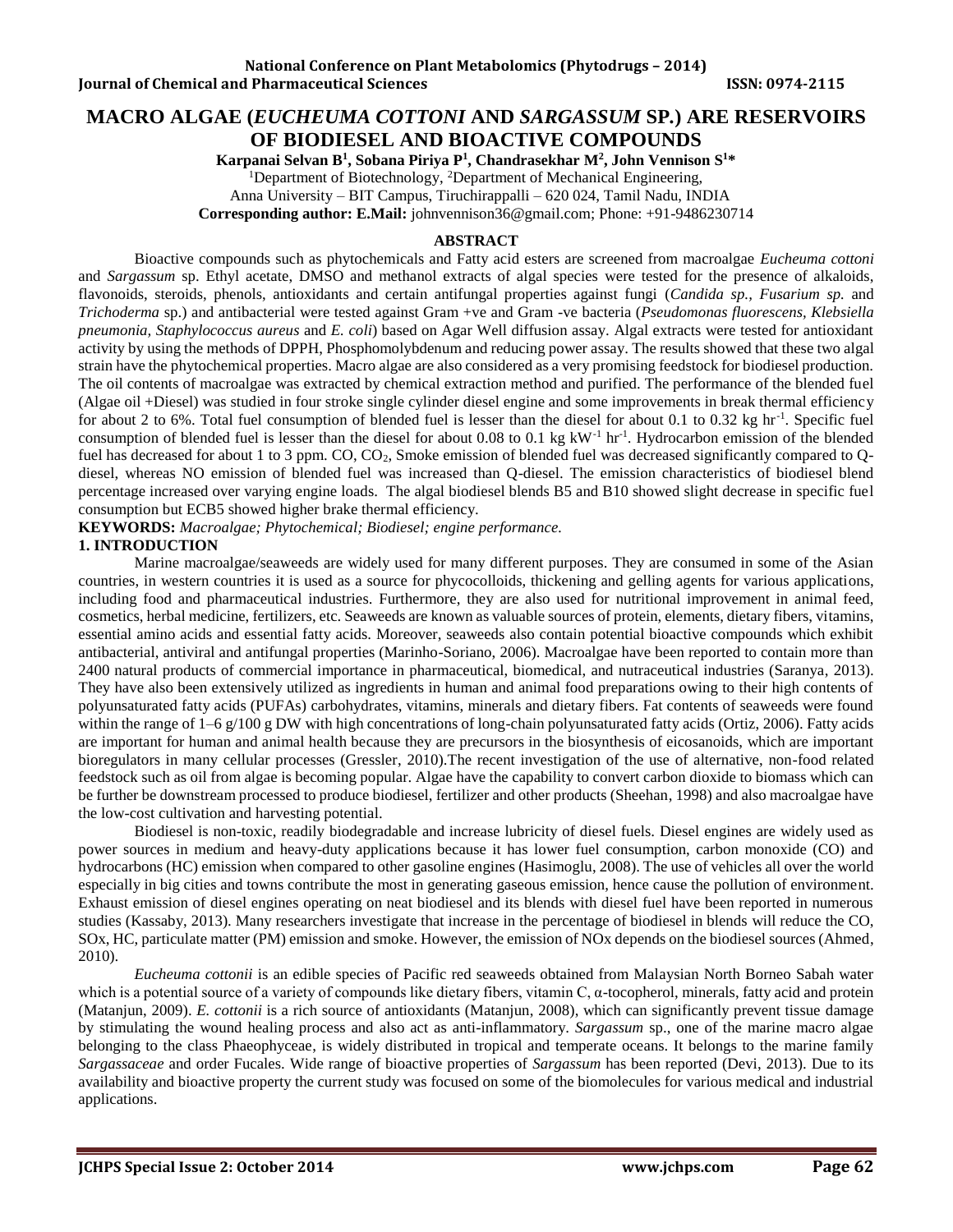# **2. MATERIALS AND METHODS**

**2.1. Collection of macro algae:** *Sargassum* sp. and *E.* c*ottonii* are the two macro algae species collected from marine water on the coastal areas of Gagathapatnam, Mamelkudui Taluk, Pudukkottai District, Tamil Nadu, India (10° 3' 0" North, 79° 14' 0" East). Nearly 2 kg each of wet algae were collected, washed with fresh water to remove salt present over macro algae and the wet biomass was placed in a vacuum dryer to evaporate most of the moisture. After the complete removal of water the dry algae was grounded to 22  $\mu$ m.

# **2.2. Lipid/Oil Extraction:**

**2.2.1. Oil Extraction with solvents:** Approximately 0.5 g of each algal biomass was extracted with 3 different solvents namely acetone, ethyl acetate and methanol. This was done by primarily homogenizing the biomass with 10 ml of each solvent separately using mortar and pestle. This solution was then centrifuged at 5000 rpm for 7 min at 15 ºC according to Wang *et al*. (2006). The supernatant was collected and the remnant biomass was once again homogenized using mortar and pestle with 5 ml of the respective solvents. This was again centrifuged at 5000 rpm for 7 min at 15 ºC.

**2.2.2. Soxhlet extraction:** Dried macro algal powder of 100 g was taken with 180 ml of solvent in soxhlet apparatus. The mixture of chloroform and methanol was at 2:1 v/v ratio based on the principle developed by Folch, 1957. After 20 hr algal oil collected from round bottom flask was used for biodiesel production. Distillation was carried in order to separate the oil and solvent. The distilled algal oil is stored in glass bottle.

**2.3. Antimicrobial activity by agar Well diffusion method:** The wells (6mm diameter) were made by using gel puncher on Muller Hinton Agar plates. Overnight grown bacterial cultures of *Pseudomonas aeuroginosa, Klebsiella pneumoniae, E. coli, Staphylococcus aureus* and two days old fungal cultures of *Candida* sp.*, Fusarium* sp. and *Trichoderma* sp., were swabbed on to the plates. The different concentrations of crude extracts were loaded in the wells. Methanol/acetone/ethyl acetate was used as negative controls and ampicillin was used as positive control. The plates were incubated at 37 ºC for a period of 16 hrs for bacterial strains and 27 °C for a period of 16 hrs for fungal strains. The extracts and supernatants containing antibacterial/fungal components developed distinct, clear, circular zones of inhibition around the wells and the diameters of clear zones were determined and used as an indication of antibacterial/fungal activity. The assay was carried out in triplicates and the results were recorded.

### **2.4. Antioxidant activity**

**2.4.1. DPPH Radical Scavenging assay:** About 4 ml of 0.2 mM DPPH was added to 500 µl of each algal extracts , vigorously and incubated in the dark for 30 min at room temperature. Control was prepared without the addition of algal extracts. Absorbance was measured at 517 nm and the scavenging activity was calculated as a percentage of the radical reduction. Radical scavenging activity was expressed as the inhibition percentage of free radical by the sample and was calculated using the formula.

% Radical scavenging activity  $=$ Control OD-Sample OD  $\frac{\text{Control OD}}{\text{Control OD}}$  x 100

**2.4.2. Phosphomolybdenum assay:** The antioxidant activity of the various algal extracts was evaluated by phosphomolybdenum method according to the procedure of Prieto et al (1999). An aliquot of 0.1 ml of algal extract was mixed with 1 ml of reagent solution (0.6 M sulphuric acid, 28 mM sodium phosphate and 4 mM ammonium molybdate). All the tubes were covered with aluminium foil and incubated at 95°C for 90 min. The tubes were cooled to RT and the absorbance of aqueous solution was measured at 695 nm. Ascorbic acid was used as standard.

**2.4.3. Reducing power assay:** The reducing power of the various algal extracts was determined by assay according to Yildirim *et al.* (2001). 2.5 ml of the various marine algal extracts was mixed with 2.5 ml phosphate buffer (pH 6.6) and 2.5 ml of 1 % potassium ferricyanide and incubated at 50 °C for 20 min. This was then centrifuged for 10 min at 5000 rpm after addition of 2.5 ml of 10 % trichloroacetic acid. 2.5 ml aliquot of the supernatant was mixed with 2.5 ml of deionized water and 0.5 ml of 0.1 % ferric chloride. After 10 min of incubation, the absorbance was measured at 700 nm.

# **2.5. Phytochemical screening**

**2.5.1. Detection of flavonoids:** Flavonoids were detected by the solution of 10 % NaOH and concentrated HCl, appearance of yellow solution that turns colorless indicates the presence of flavonoids.

**2.5.2. Detection of saponins:** 1 ml of each algal extract was treated with 1 % lead acetate solution as described by Trease and Evans. Formation of white precipitate indicates the presence of saponins in the extracts.

**2.5.3. Determination of total flavonoids:** 5 ml of different algal extracts were taken in different test tubes and 5 ml of 2 % Aluminium chloride in metabolic solution was added. After ten minutes the OD was measured at 415 nm.

**2.5.4. Determination of total phenolic content:** The test was done to determine the total phenol content in the algal extracts based on the method described by McDonald, (2001). The total phenol content of the algal extracts was determined by the Folin-Ciocalteu method. To a 40 μL solution of the various algal extracts, 3.16 ml water and 200 μL Folin-Ciocalteu reagent were added and the mixture was shaken well. The mixture was incubated for 10 min at room temperature. To this solution 600 μL of a 0.25% sodium carbonate was added. This solution was further incubated at RT for 2 hrs and its absorbance was measured at 765 nm against the blank.

#### **2.6. TLC analysis of the algal extracts**

**2.6.1. Identification of steroids using TLC:** For the identification of steroids the stationary phase was the pre-coated silica sheets were cut into strips of 2 cm X 7.5 cm and mobile phase was chloroform/ethanol/water ratio of 18:8/1:2/1. 10 µl of Algal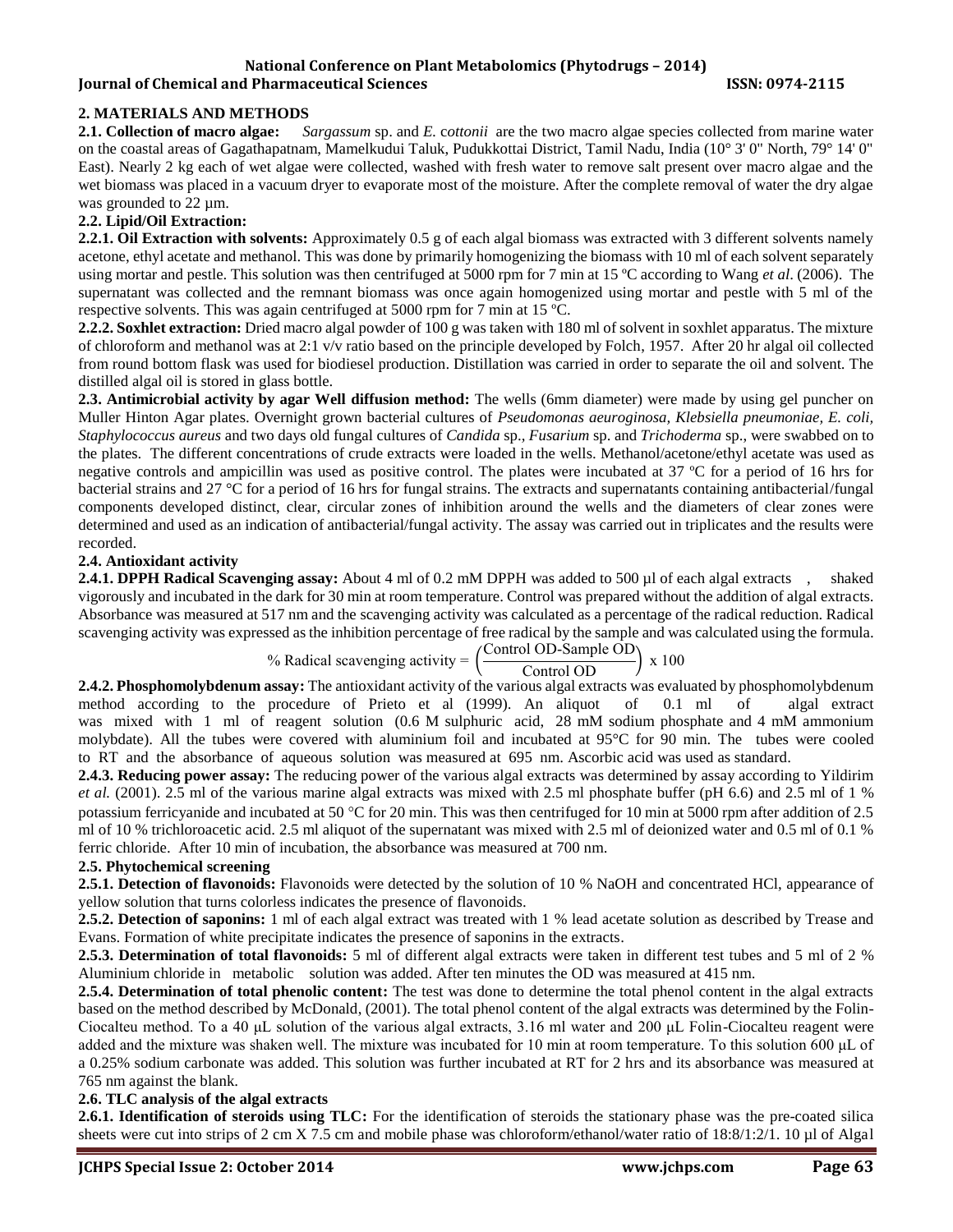extracts were added in the spot of TLC sheet (stationary phase) then placed into the TLC chamber which contain solvents (mobile phase). Mobile phase slowly rises up by the capillary action. The TLC strips were kept in the chromatography chamber for 40 min. Then strips were air dried till the solvent evaporates completely. The bands were detected under UV to observe the pink bands which correspond to steroids present in the extracts. Steroids were identified and Rf (Retention factor) value was calculated.

**2.6.2. Identification of alkaloids using TLC:** For the identification of alkaloids, butane/acetic acid/water ratio of 4:4:1 was used as mobile phase. After 45 min the strips were air dried to evaporate the solvent and 2 % FeCl<sub>3</sub> in ethanol was sprayed to view the alkaloid bands present in the TLC chromatogram. The bands were detected under UV and Rf value was calculated.

**2.6.3. Identification of flavonoids using TLC:** For the identification of flavonoids the mobile phase was butanol/acetic acid/water ratio of 4:4:1. Then 1 % ferric chloride solution was dropped over the sheets and dried. Then the yellow spot of peaks were detected under UV and Rf value was calculated.

# **2.7. Biodiesel production**

**2.7.1. Transesterification:** Sodium methoxide was used as a catalyst, for 25 ml oil 3% sodium methoxide in methanol was mixed by proper stirring for about 10 min. Incubate the mixture for three hours in orbital shaker, then transfer it into the separating funnel and kept for 24 hours to settle the biodiesel and sediment layers clearly. The biodiesel was collected and the glycerin was removed. The biodiesel was purified by washing 2-3 times gently with warm water to remove residual catalyst or soaps. Finally the biodiesel was dried by flash heating. The biodiesel was stored in an aluminum foil sealed container for analysis.

**2.7.2. Blending:** The algal oil was heated at 60 °C and stirred at 500 rpm. After that required amount of diesel was added and then stirred for about 60 min at 1000 rpm. Blending was done in the order of B5S (Diesel 95 % and *Sargassum* oil 5 %), B5E (Diesel 95 % and E. c*ottoni* oil 5 %), B10S (Diesel 90 % and *Sargassum* oil 10 %) and B10E (Diesel 95 % and E. c*ottoni* oil 5 %).

**2.7.3. Performance:** The engine performance was carried with single cylinder four stroke diesel engines. Decompression lever was kept in vertical position. Shaft was rotated with starting handle. When the flywheel pickup speed decompression lever into horizontal position, engine will pick up, starting handle was removed immediately and engine was allowed to warm up. The engine was started on 'No Load' and allowed to idle for some time. The time taken for 10 cc of fuel consumption was noted using stopwatch and fuel measuring burette. Now the engine was loaded gradually to the desired value. The engine was allowed to run at this load for some time in order to achieve steady state condition. The time taken for 10 cc fuel consumption was noted. Cut off the fuel supply by keeping the fuel governor lever in the other extreme position. The above procedure was followed for diesel and blended biodiesel.

# **2.8. Emission**

**2.8.1. Calibration procedure for testing of gas analysers:** The probe was inserted into the exhaust pipe of the engine until there is no fluctuation in reading is obtained. The readings are displayed on the screen and it was printed. The emission measurements are carried out on dry basis. Before the second set of readings the probe was kept in atmospheric air for about 120 seconds after that the above procedure was repeated.

**2.8.2. Calibration procedure for testing of smoke meters:** The smoke meter was allowed to warm up for 5 min, the calibration of the meter should to be in zero. The value must lie within  $0.1 \text{ m}^{-1}$ . The meter shall have the standard accessories and checked that the sample hose, internal pipes etc are not deteriorated or damaged to ensure that there is no leakage. Free acceleration test was carried out using a vehicle and the print out details was checked.

# **3. RESULTS**

**3.1. Antimicrobial activity:** The antibacterial and antifungal activities were measured with respect to the radius of the zones formed on the agar plates. The radii of the positive and negative controls were also measured and a graph was plotted to determine the maximum activity. Ampicillin (10  $\mu$ g/ml) was used as the positive control and the solvent alone (ethyl acetate/ methanol/ acetone) was used as the negative control (Fig1a and 1b).

# **3.2. Antioxidant activity**

**3.2.1. Phosphomolybdenum assay:** The absorbance of the end products of the various extracts were measured spectrophotometrically and plotted in a graph to analyse the percentage of activity and hence the percentage of antioxidants present in each extract could be calculated (Fig. 2a).

**3.2.2. DPPH assay:** The antioxidant amounts in the different extracts were measured spectrophotometrically using the DPPH assay. The results were calculated using the formula in section 2.4.1 and the percentages of antioxidants present in the various extracts were determined (Fig. 2b).

**3.2.3. Reducing power assay:** The reducing power and the antioxidant content of the extracts were measured spectrophotometrically. The concentration and the percentage of antioxidants present in the extracts were determined (Fig. 2c). **3.3. Phytochemical analysis**

**3.3.1. Test for flavonoids:** Yellow color of extract on addition of HCl and disappearance of colour on addition of NaOH inferred the presence of flavonoids in the extracts. Methanol extracts showed mild indication whereas ethyl acetate extracts showed high level indication.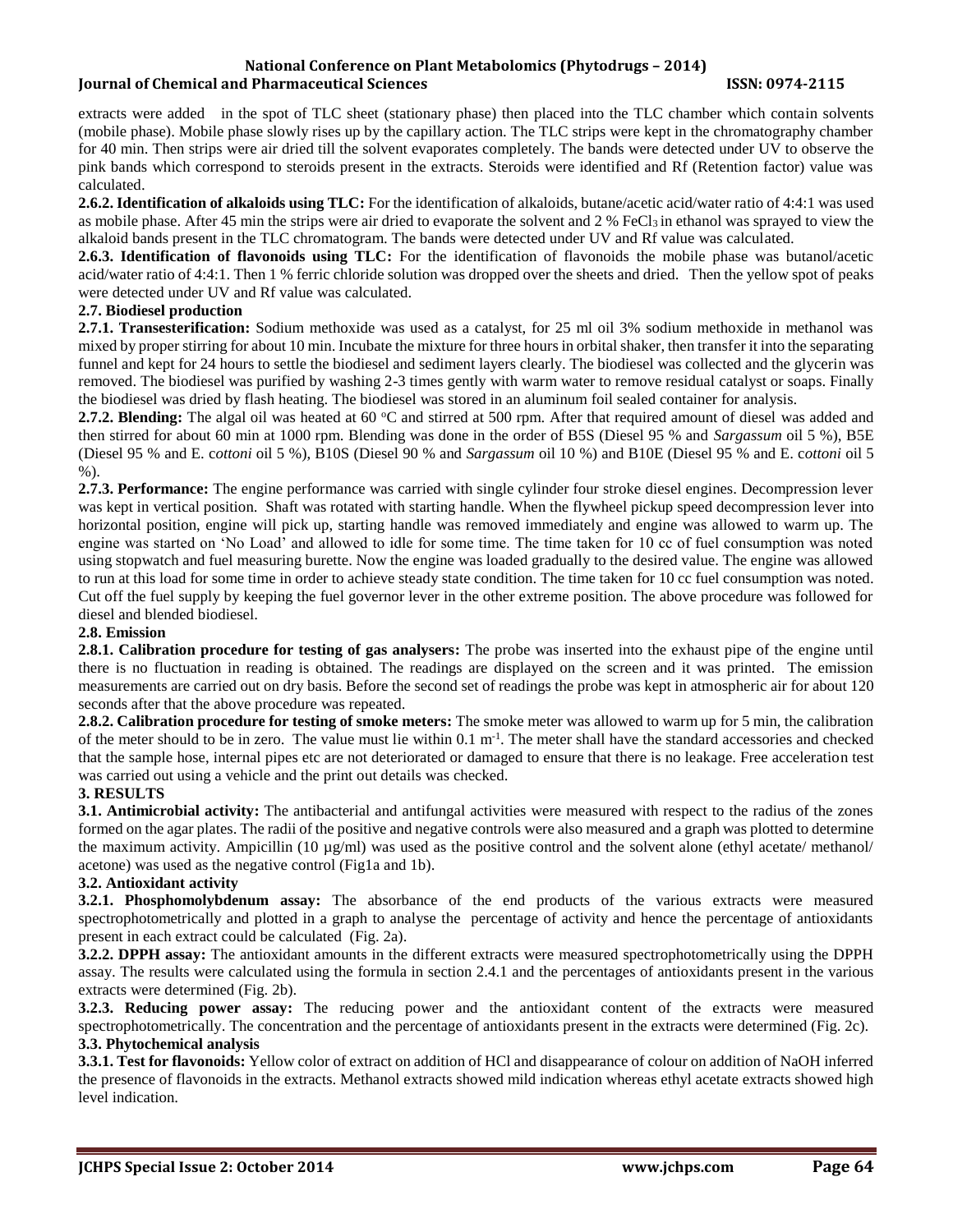| Table Tal Test for Thayonold Content |          |             |               |  |  |
|--------------------------------------|----------|-------------|---------------|--|--|
| Strains/Solvent                      | Methanol | <b>DMSO</b> | Ethyl Acetate |  |  |
| E. cottonii                          |          |             |               |  |  |
| <i>Sargassum Sp.</i>                 |          | -           |               |  |  |
|                                      |          |             |               |  |  |

#### **Table 1a. Test for Flavonoid content**

+ - less, ++moderate, +++ - high

**3.3.2. Test for saponins:** Formation of white precipitate indicated the presence of alkaloids in the extracts (Table 1b).

|                 |                               | Table 1b. Test for saponin content |                             |
|-----------------|-------------------------------|------------------------------------|-----------------------------|
| $\sim$ 1 $\sim$ | $\mathbf{M}$ and $\mathbf{M}$ | $\overline{D}$                     | $\Gamma$ $\Gamma$ $\Lambda$ |

| Strains/Solvent      | Methanol | <b>DMSO</b> | Ethyl Acetate |
|----------------------|----------|-------------|---------------|
| E. cottonii          | -        |             |               |
| <i>Sargassum Sp.</i> |          |             |               |
|                      |          |             |               |

+ - less, ++moderate, +++ - high

**3.3.2. Total phenols test:** The concentration of the extracts mixed with Folin-Ciocalteu reagent and Na<sub>2</sub>CO<sub>3</sub> was measured spectrophotometrically at 765 nm against the blank and the Table 1c. Shows the presence of phenols in the extracts.

### **Table 1 c. Test for Phenols content**

|               |  | <b>Ethyl Acetate</b> |
|---------------|--|----------------------|
| E. cottonii   |  |                      |
| Sargassum Sp. |  |                      |

+ - less, ++moderate, +++ - high

**3.3.3. Test for alkaloids:** The appearance of bands in the after sprayed with 1 % FeCl<sub>3</sub> were observed for the presence of orange bands corresponding to alkaloids present in the extracts (Table 1 d).

| Table 1 d. Test for alkaloids content |          |             |               |  |  |
|---------------------------------------|----------|-------------|---------------|--|--|
| Strains/Solvent                       | Methanol | <b>DMSO</b> | Ethyl Acetate |  |  |
| E. cottonii                           |          |             |               |  |  |
| Sargassum Sp.                         |          |             |               |  |  |
|                                       |          |             |               |  |  |

+ - less, ++moderate, +++ - high

**3.3.4. Test for steroids:** The bands on the pre-coated TLC strips corresponding to the various extracts were viewed under ultraviolet light. The pink colored bands corresponded to the various steroids present in the different algal extracts was observed (Table 1e). **Table 1 e. Test for alkaloids content**

| Table 1 e. Test for analytics content  |          |             |                      |  |  |
|----------------------------------------|----------|-------------|----------------------|--|--|
| Strains/Solvent                        | Methanol | <b>DMSO</b> | <b>Ethyl Acetate</b> |  |  |
| E. cottonii                            |          |             |                      |  |  |
| <i>Sargassum Sp.</i>                   |          | -           |                      |  |  |
| $+$ - less, $++$ moderate, $++$ - high |          |             |                      |  |  |

#### **3.4. Thin layer chromatography**

**3.4.1. Identification of steroids using TLC:** Algal extracts were tested for steroids identification using TLC. The bands were detected under UV. R<sub>f</sub> (Retention factor) value was calculated as shown in Table 2a.

| Table 2a. Rf values of algal extracts |                      |                               |          |             |  |
|---------------------------------------|----------------------|-------------------------------|----------|-------------|--|
| S. No.                                | <b>Strains</b>       | Rf Values of solvent extracts |          |             |  |
|                                       |                      | Ethyl acetate                 | Methanol | <b>DMSO</b> |  |
|                                       | E. cottonii          | 0.42                          | 0.30     | $0.80\,$    |  |
|                                       | <i>Sargassum Sp.</i> | 0.69                          | 0.76     | ∗           |  |
| $\cdots$ $\cdots$<br>$\sim$           |                      |                               |          |             |  |

\* No result

**3.4.2. Identification of flavonoids using TLC:** Flavonoids are identified by TLC. Ferric chloride solution (1%) was dropped and sheets were dried. The yellow spot of peaks were detected under UV.  $R_f$  values were given in table 2b.

| Table 2b. Rf values of algal extracts |                      |                                          |      |      |  |
|---------------------------------------|----------------------|------------------------------------------|------|------|--|
| S. No.                                | <b>Strains</b>       | Rf Values of solvent extracts            |      |      |  |
|                                       |                      | <b>DMSO</b><br>Methanol<br>Ethyl acetate |      |      |  |
|                                       | E. cottonii          | ∗                                        | 0.39 | 0.40 |  |
|                                       | <i>Sargassum Sp.</i> | 0.95                                     | ∗    | *    |  |
| * No result                           |                      |                                          |      |      |  |

#### **3.4.3. Identification of alkaloids by TLC**

Alkaloids identification was carried out based on TLC. The bands were detected under UV and Rf value was given in table 2c.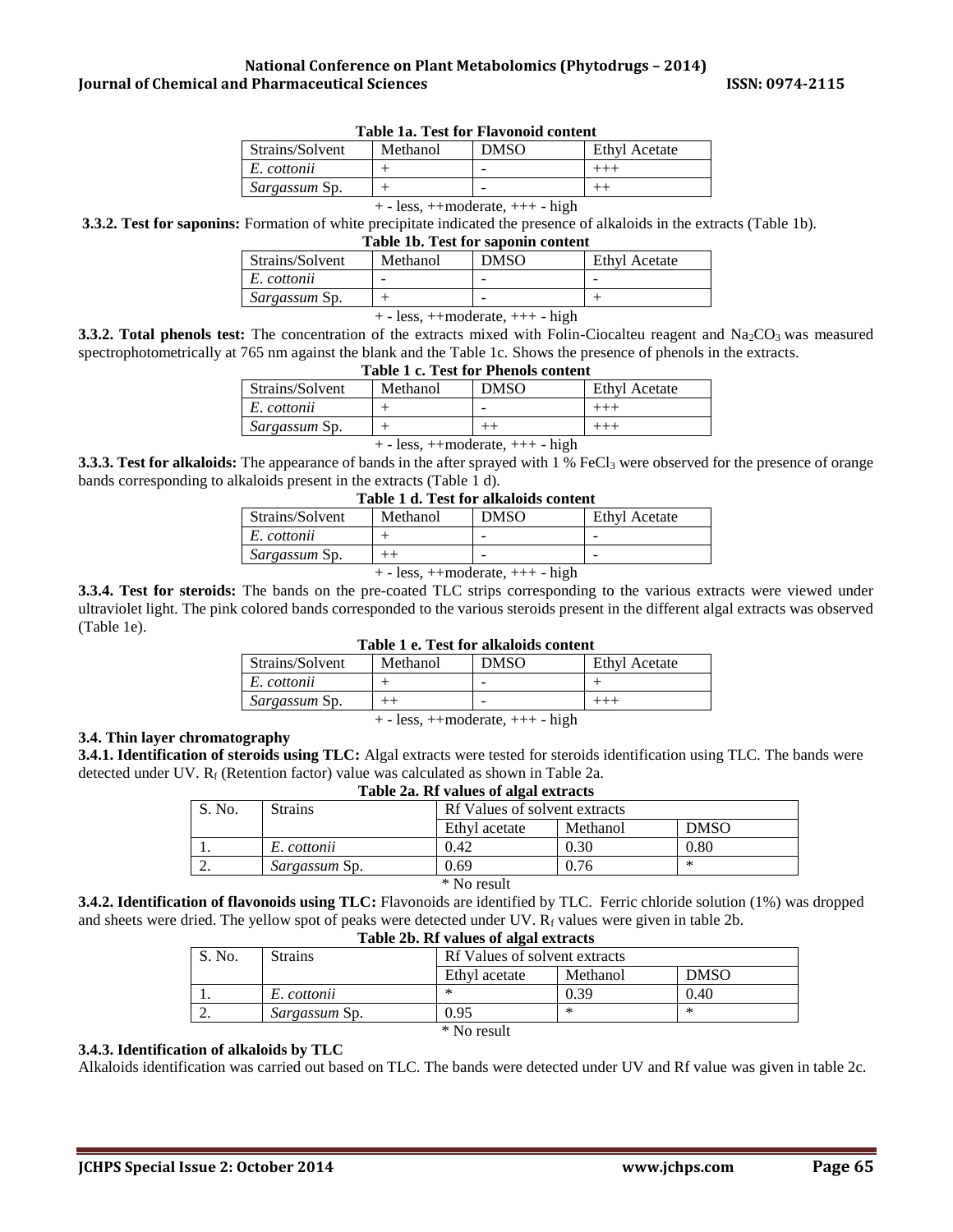|             | TWOD TO THE TWIND OF MILIO CASE MUSIC |                               |          |             |  |  |
|-------------|---------------------------------------|-------------------------------|----------|-------------|--|--|
| S. No.      | <b>Strains</b>                        | Rf Values of solvent extracts |          |             |  |  |
|             |                                       | Ethyl acetate                 | Methanol | <b>DMSO</b> |  |  |
|             | E. cottonii                           | $0.70^{\circ}$                | 0.56     | 0.53        |  |  |
| <u>.</u>    | <i>Sargassum Sp.</i>                  | ∗                             | 0.52     | *           |  |  |
| * No result |                                       |                               |          |             |  |  |

#### **3.5. Performance characteristics**

**3.5.1. Comparison of TFC:** The specific gravity of blended algae oil is low when compared to the normal diesel. So the consumption rate was decreasing. However the consumption rate of B10 samples was increased with respect to B5 samples because of the decrease in calorific value of B10 samples. Biodiesel from *E*. *cottonii* sample has shown decrease in fuel consumption in spite of its low calorific value (Fig. 3a).

**3.5.2. Comparison of SFC:** The specific gravity of blended algae oil was low when compared to the diesel. So the consumption rate was decreasing. However the consumption rate of B10 samples was increased with respect to B5 samples because of the decrease in calorific value of B10 samples (Fig. 3b).

**3.5.3. Comparison of Brake Thermal Efficiency:** The total fuel consumption of the fuel is normally inversely proportional to the performance of the engine. So from the calculated value observed from Fig. 3c for the various load given to the engine the brake thermal efficiency of the blended algae oil is increased when compared to the normal diesel. EOB5 and EOB10 sample has showed increase in Brake Thermal Efficiency.

#### **3.6. Emission characteristics**

**3.6.1. Comparison of HC:** For every fuel, there is a decrease in HC emission on increase of the engine load (Fig. 3d). The higher combustion temperature at higher engine load contributes to the general decreasing trend. For biodiesel blended fuel, the HC emission is lower than that of diesel and decreases with increase of biodiesel in the fuel. However, the lower volatility of biodiesel compared with diesel contributes to the larger difference in HC emission at low engine loads.

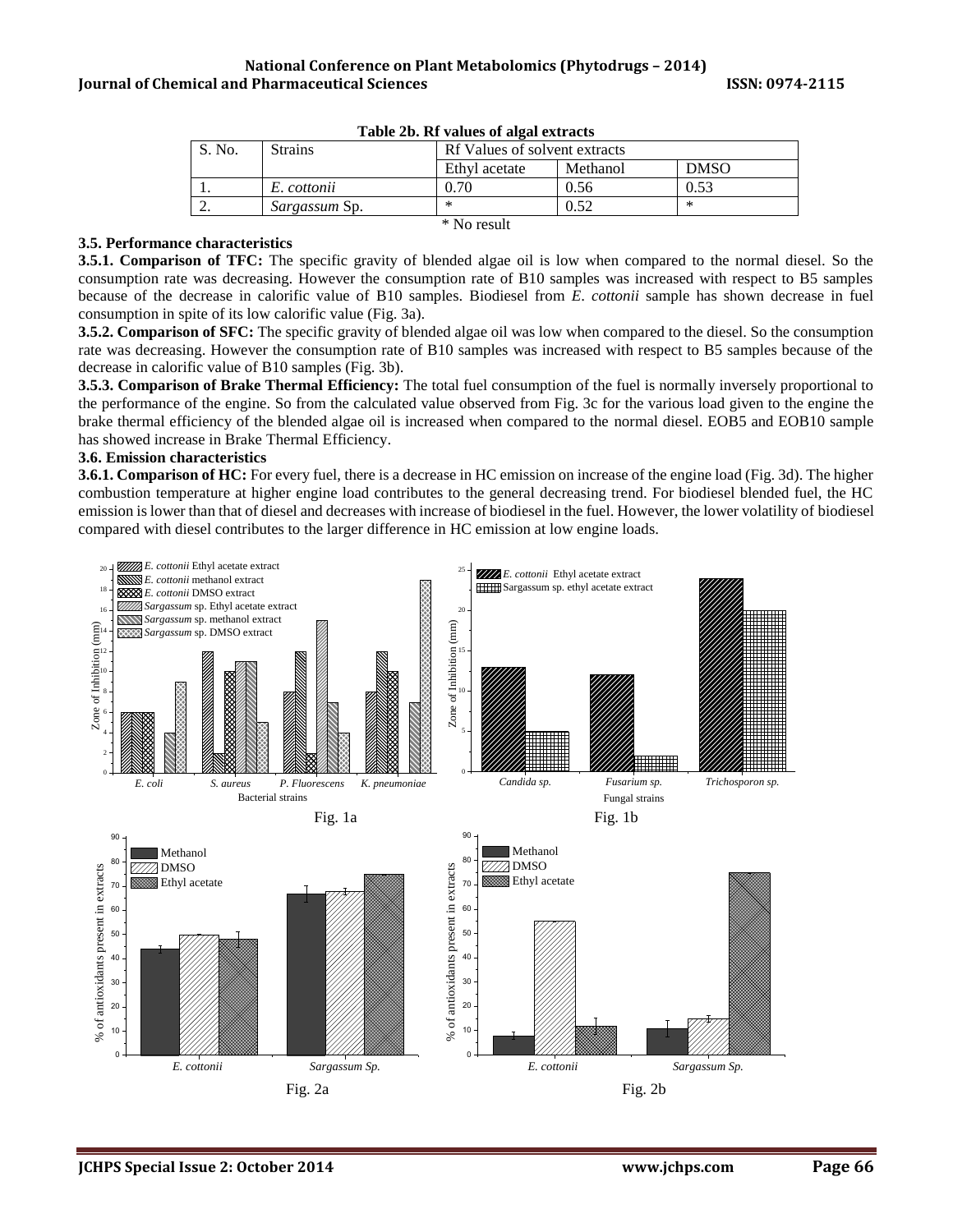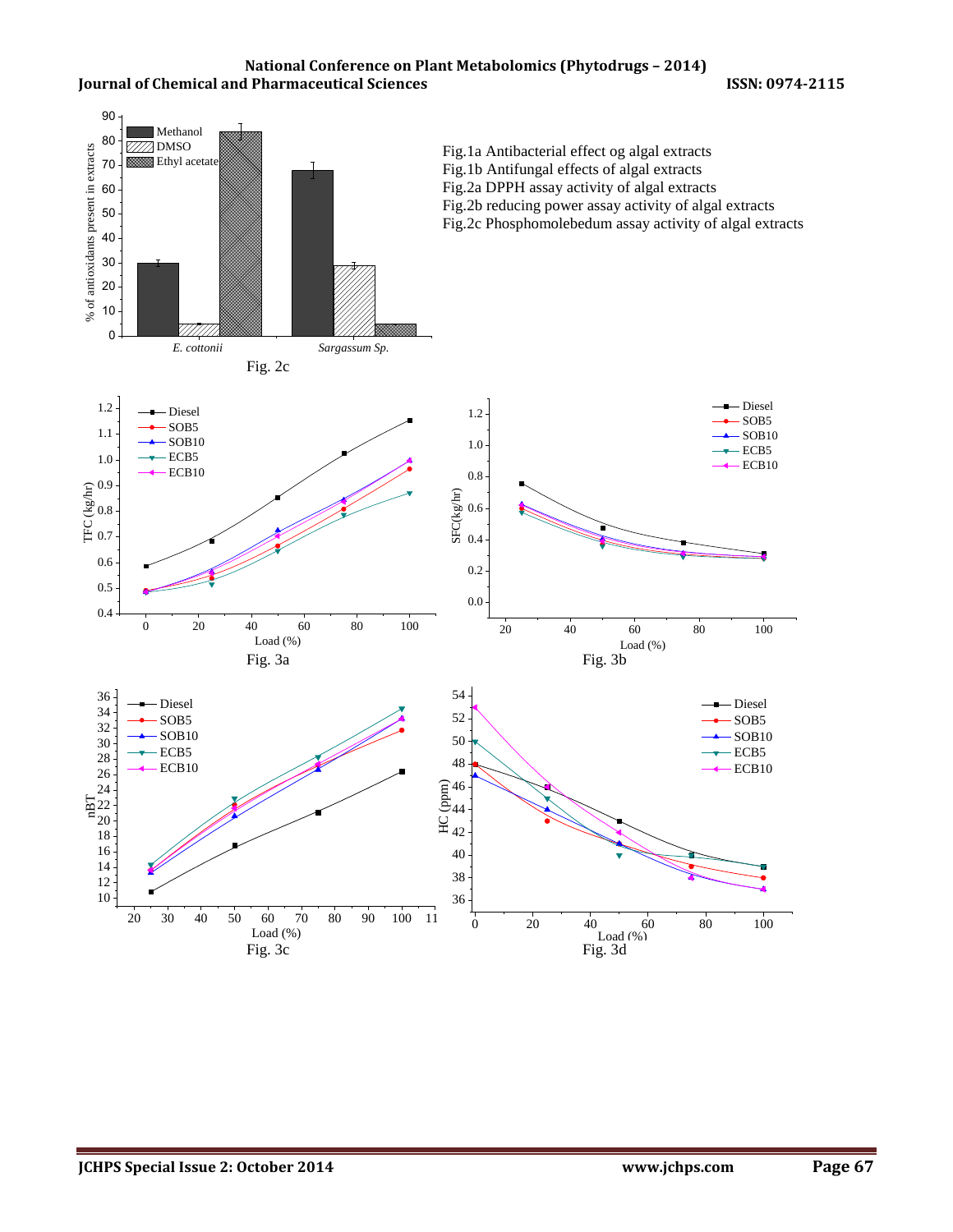



enhances complete combustion in the cylinder and reduces CO emission.

**3.6.3. Comparison of NO<sub>X</sub>:** The NO<sub>x</sub> concentration increases with increase of engine load for all the fuels (Fig. 3f). Compared with diesel,  $NO<sub>x</sub>$  emission of the biodiesel blended fuel increases slightly at all tested engine loads and the increase is more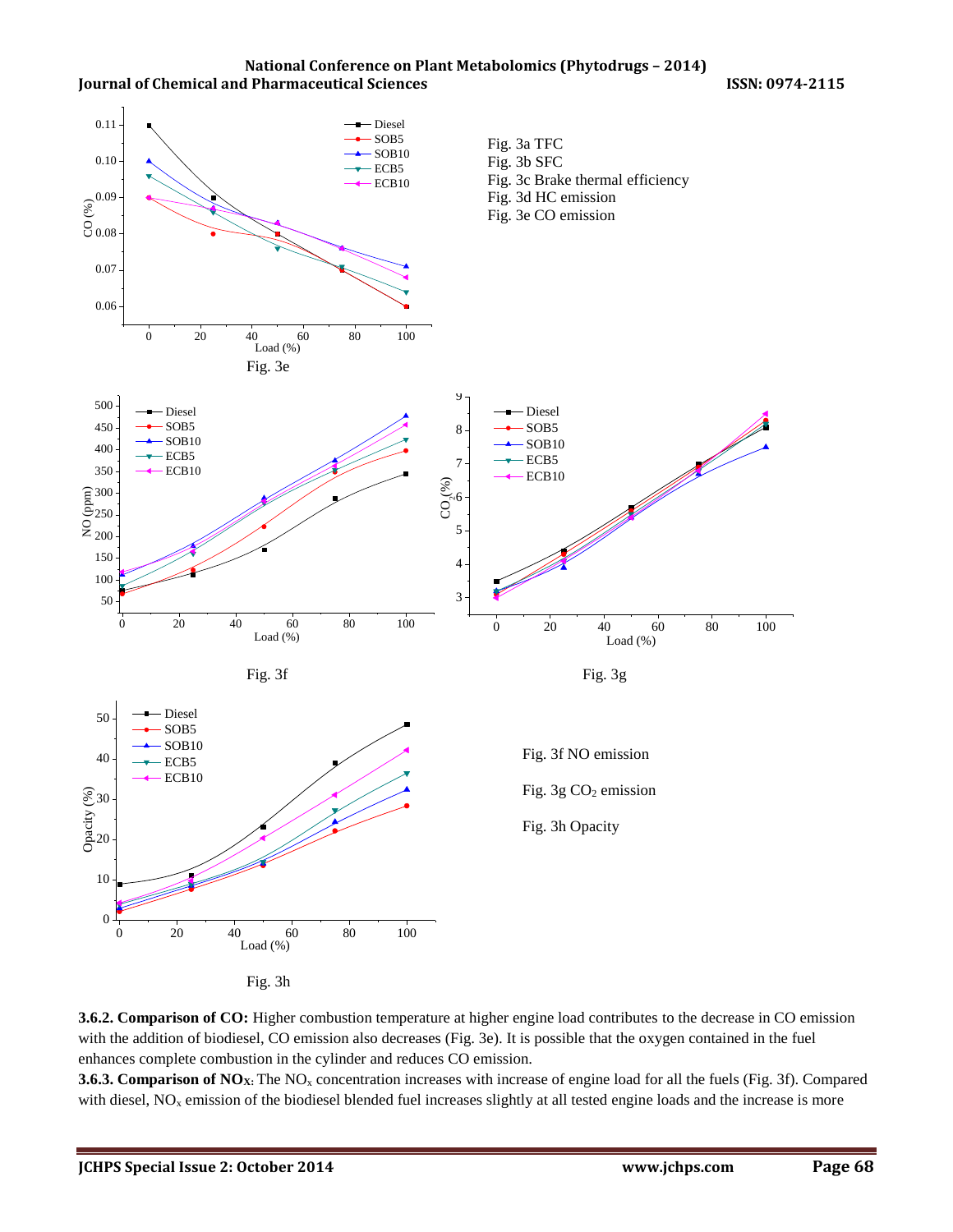obvious at higher engine loads. The increase in the NOx emission for the blended algae oil over the diesel is significant. So it was observed that of the four samples SOB10 shows a significant increase in NO.

**3.6.4. Comparison of CO2:** The CO<sup>2</sup> emission increases with increase in load, as expected. The lower percentage of biodiesel blends emits very low amount of  $CO_2$  in comparison with diesel. SOB5 emits very low level of  $CO_2$  emissions (Fig. 3g). But, its emission level is lower than that of the diesel mode. More amount of  $CO<sub>2</sub>$  in exhaust emission is an indication of the complete combustion of fuel. This supports the higher value of exhaust gas temperature. The increase in the Carbon-di-oxide emission for the blended algae oil over the diesel is significant.

**3.6.5. Comparison of smoke opacity:** The Smoke opacity emission increases with increases in load, as expected. The smoke opacity percentage determines the emission of the smoke in the exhaust. The higher percentage of biodiesel blends emits very low amount of smoke in comparison with diesel (Fig. 3h). As the percentage of blend increases there is a decrease in smoke emissions.

# **4. DISCUSSION**

The evidence of algal bioactive compounds and their antimicrobial activity has been established through many studies. Algae contain different chemical compounds and different extract show different biological activities. Alkaloids are used for the preparation of a wide range of less toxic synthetic pesticides and also acts as antibiotics. Alkaloids, possessing antimitotic and allergic effects at cellular level, are being studied widely. They are also used in local anesthesia and to as a pain relievers. Such alkaloids were viewed here by the method of Trease and Evans (2002). The bands viewed on spraying  $FeCl<sub>3</sub>$  revealed the presence of alkaloids in the extracts according to the method of Trease and Evans (2002).

Flavonoids are anti-allergic, anti-inflammatory, anti-microbial, and anti-cancer agent. Their retention time showed the presence of alkaloids in algal extracts. Ethyl acetate extracts of *Sargassum* sp. showed highest Rf value compared to methanol and DMSO extracts of *E*. *cottonii*. Thus the flavonoids are responsible for antimicrobial activity and antioxidant activity of the algal extracts. Saponins are structurally diverse compounds, they act as antioxidants, antifungal and antiviral agents. The white precipitates obtained in the algal extracts showed the presence of saponins in methanol and ethyl acetate extract of *Sargassum* sp. Steroids constitute an important class of hormones. They are used to reduce inflammation, to treat autoimmune diseases, to gain weight and to prevent anaemia. Such steroids are present widely in most green and even more in brown algae. These steroids present in the algal extracts under study have been identified by thin layer chromatography and viewed as pink bands under ultraviolet light at 224 nm, corresponding to the presence of steroids in the samples. DMSO extract of *E*. *cottonii* showed the highest value.

The phenolic compound and its derivatives, including simple phenols, flavonoids, phenyl proponoids, tannins, lignins and many other substances, contain aromatic rings and hydroxyl groups that will determine the radical scavenging power of the compound (Dziedziz and Hudson, 1983). Folin-Ciocalteu reagent uses the minimum volume of reagents and almost eliminates wasted reagent. Sodium carbonate was used as a neutralization reagent. The highest phenol content and activity was measured in the ethyl acetate extracts of both the strains.Components with antioxidant activities can be found in only a few species of algae. There are a number of reports on the evaluation of antioxidant activity in microalgae and cyanobacteria, *E. cottoni* (Matanjun, 2008)*, Sargasam* sp. (Zahra, 2007). These studies concluded that several microalgal genera contain potent antioxidants. Free radicals contribute to more than one hundred disorders in human. Due to negative effects of synthetic antioxidants nowadays, much attention has been placed on phytoconstituents. Many of the phytoconstituents are beneficial and many of them are acting as natural antioxidants. The results of the present investigation are suggestive of the potential of solvent extracts in scavenging free radical. The phosphomolybdenum method is based on the reduction of molybdenum by the antioxidants and the formation of a green molybdenum (V) complex, which has absorption at 695 nm. Maximum antioxidant activity was observed in DMSO extract of *E*. *cottonii*.

The radical scavenging activity of the extracts could be related to the nature and amount of phenolics, flavonoids and their hydrogen donating ability (Shimada, 1992). The antioxidant can donate an electron to free radicals, which leads to the neutralization of the radical. Reducing power was measured by direct electron donation in the reduction of Fe<sub>3</sub>+(CN−)<sub>6</sub> to Fe2+(CN−)<sup>6</sup> [19]. The product was visualized by forming the intense Prussian blue color complex and then measured at λ700 nm. The maximum antioxidant activity was observed in methanol extract of *Sargassum* sp. Antioxidant compounds are able to donate electrons to reactive radicals, reducing them into more stable and unreactive species which contributes to the absorbance variation.

DPPH is a stable free radical that accepts an electron or hydrogen radical to become a stable diamagnetic molecule which does not absorb at 519 nm. The reduction capacity of DPPH radical was determined by the increasing its percentage inhibition. It is visually noticeable as a change in color from purple to yellow. As DPPH picks up one electron in the presence of a free radical scavenger, the absorption decreases and the resulting discoloration is stoichiometrically related to the number of electrons gained. From the DPPH assay, the ethyl acetate extract of *Sargassum* sp. showed highest percentage (74 %). The pathogenic bacterial strains were resistant to some of the extracts whereas, *E. cottonii* showed highest inhibitory activity against *Trichoderma* sp. among all the three fungal strains. Maximum inhibition zone radii for bacteria was observed for *P. fluorescens*